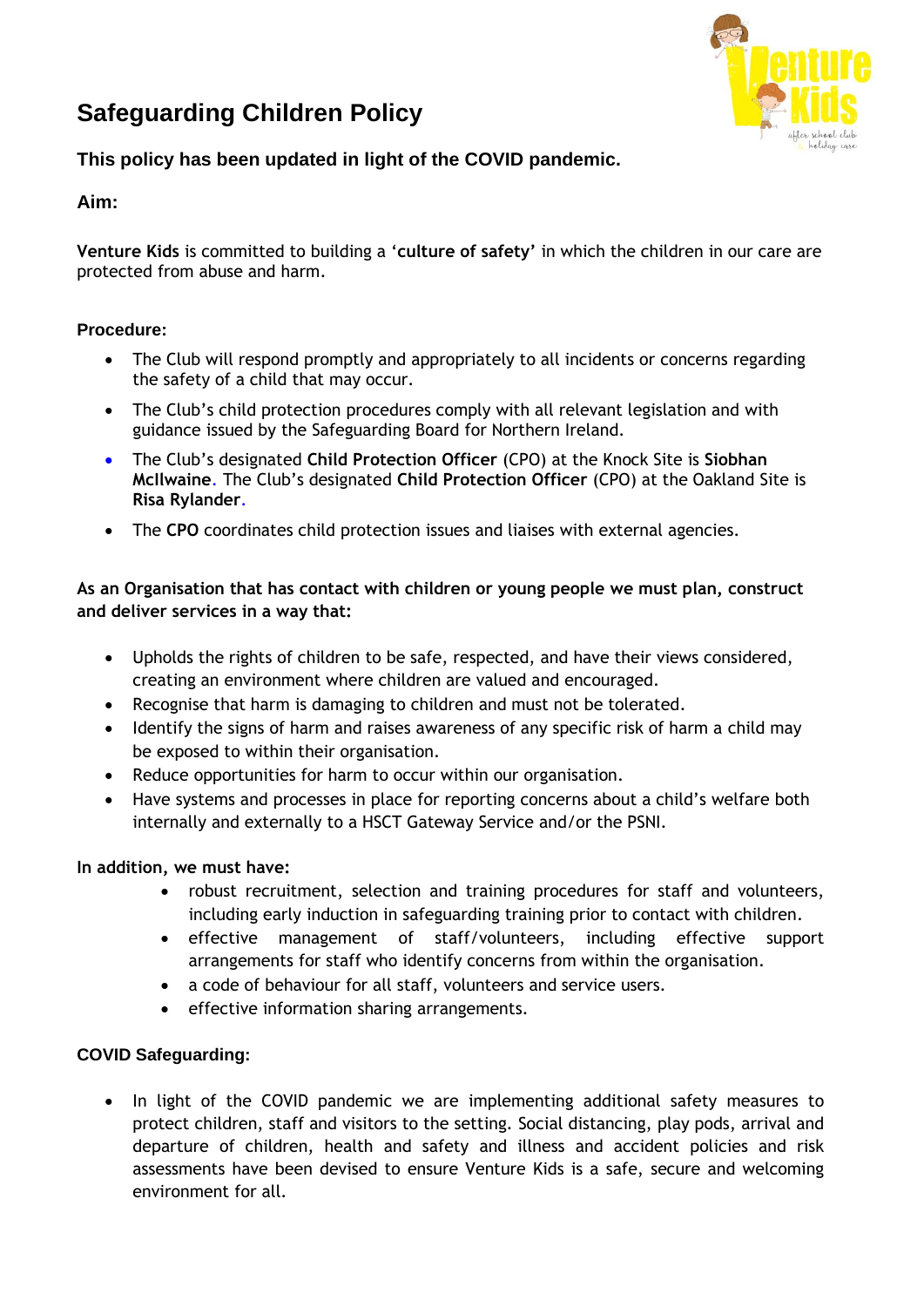## **Child abuse and neglect**

Child abuse is any form of physical, emotional or sexual mistreatment or lack of care that leads to injury or harm.

**Harm from abuse is not always straightforward to identify and a child or young person may experience more than one type of harm or significant harm.** Harm can be caused by:

- Physical abuse
- Sexual abuse
- Emotional abuse
- Neglect
- Exploitation

**Physical Abuse** is deliberately physically hurting a child. It might take a variety of different forms, including hitting, biting, pinching, shaking, throwing, poisoning, burning or scalding, drowning or suffocating a child.

**Sexual Abuse** occurs when others use and exploit children sexually for their own gratification or gain or the gratification of others. Sexual abuse may involve physical contact, including assault by penetration (for example, rape, or oral sex) or nonpenetrative acts such as masturbation, kissing, rubbing and touching outside clothing. It may include non-contact activities, such as involving children in the production of sexual images, forcing children to look at sexual images or watch sexual activities, encouraging children to behave in sexually inappropriate ways or grooming a child in preparation for abuse (including via e-technology). Sexual abuse is not solely perpetrated by adult males. Women can commit acts of sexual abuse, as can other children.

**Emotional Abuse** is the persistent emotional maltreatment of a child. It is also sometimes called psychological abuse and it can have severe and persistent adverse effects on a child's emotional development. Emotional abuse may involve deliberately telling a child that they are worthless, or unloved and inadequate. It may include not giving a child opportunities to express their views, deliberately silencing them, or 'making fun' of what they say or how they communicate. Emotional abuse may involve bullying – including online bullying through social networks, online games or mobile phones – by a child's peers.

**Neglect** is the failure to provide for a child's basic needs, whether it be adequate food, clothing, hygiene, supervision or shelter that is likely to result in the serious impairment of a child's health or development. Children who are neglected often also suffer from other types of abuse.

**Exploitation** is the intentional ill-treatment, manipulation or abuse of power and control over a child or young person; to take selfish or unfair advantage of a child or young person or situation, for personal gain. It may manifest itself in many forms such as child labour, slavery, servitude, engagement in criminal activity, begging, benefit or other financial fraud or child trafficking. It extends to the recruitment, transportation, transfer, harbouring or receipt of children for the purpose of exploitation. Exploitation can be sexual in nature.

#### **Signs of child abuse and neglect**

Signs of possible abuse and neglect may include:

- significant changes in a child's behaviour
- deterioration in a child's general well-being
- unexplained bruising or marks
- comments made by a child which give cause for concern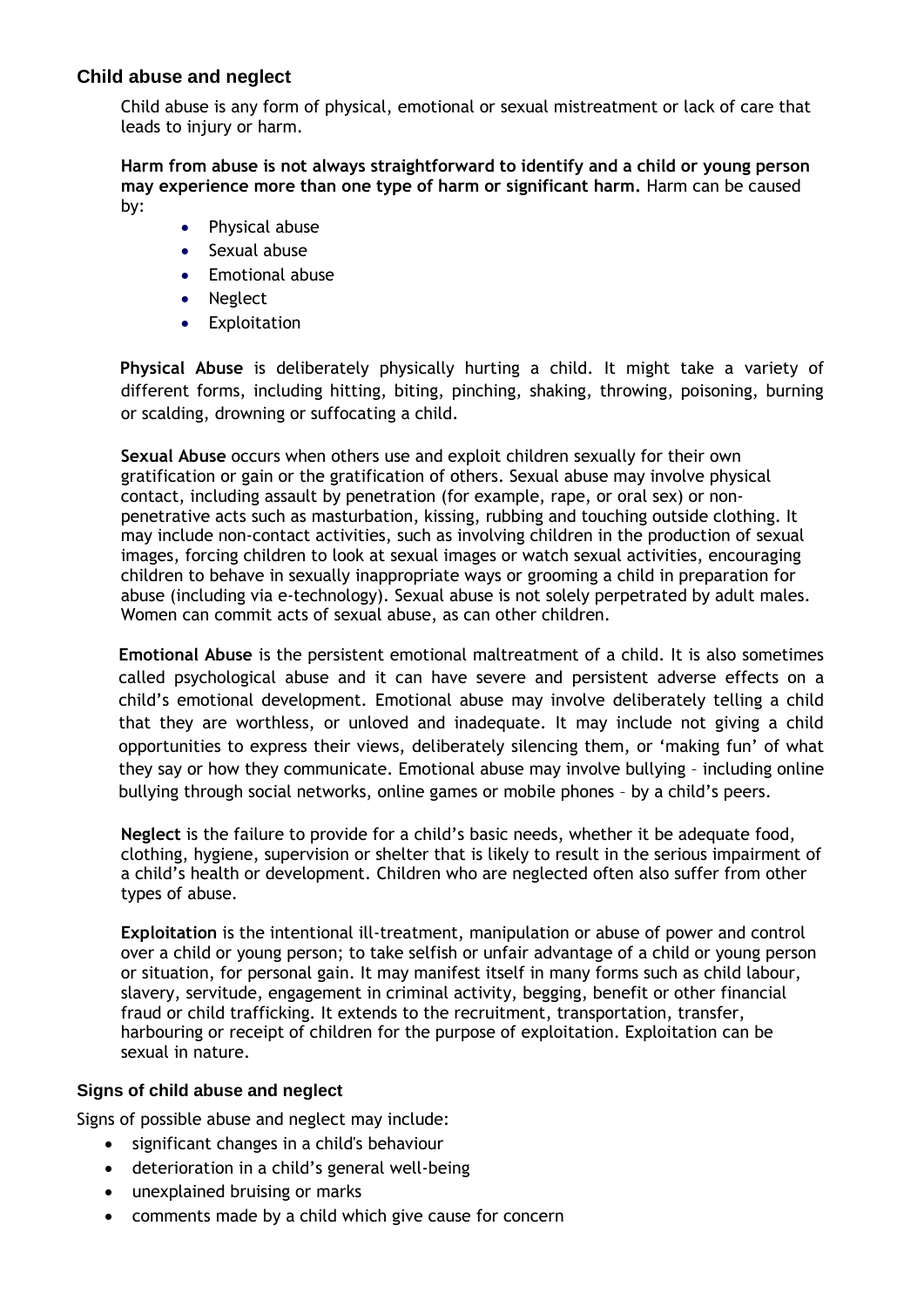• inappropriate behaviour displayed by a member of staff, or any other person. For example, inappropriate sexual comments, excessive one-to-one attention beyond the requirements of their role, or inappropriate sharing of images.

## **If abuse is suspected or disclosed**

When a child makes a disclosure to a member of staff, that member of staff will:

- reassure the child that they were not to blame and were right to speak out
- listen to the child but not question them
- give reassurance that the staff member will take action
- record the incident as soon as possible (see Logging an incident below).

## **If a member of staff witnesses or suspects abuse**

• they will record the incident straightaway and approach the DCPO and discuss confidentially.

### **If a third party expresses concern that a child is being abused**

- we will encourage them to contact Social Services directly.
- If they will not do so, we will explain that the Club is obliged to and the incident will be logged accordingly.

## **Logging an incident**

All information about the suspected abuse or disclosure, will be recorded on the **Logging a concern** form as soon as possible after the event. The record should include:

- date of the disclosure, or the incident, or the observation causing concern
- date and time at which the record was made
- name and date of birth of the child involved
- a factual report of what happened. If recording a disclosure, you must use the child's own words
- name, signature and job title of the person making the record.

The record will be given to the Club's CPO who will decide on the appropriate course of action.

For concerns about **child abuse,** the CPO will contact Social Services Gateway Team. The CPO will follow up all referrals to Social Services in writing within 48 hours.

## **Allegations against staff**

If anyone makes an allegation of child abuse against a member of staff:

- The allegation will be recorded on an **Incident record** form. Any witnesses to the incident should sign and date the entry to confirm it.
- The allegation must be reported to the Local Gateway team and they will advise if other agencies (eg police) should be informed, and the Club will act upon their advice. Any telephone reports to Gateway will be followed up in writing within 48 hours.
- Following advice from Gateway, it may be necessary to suspend the member of staff pending full investigation of the allegation.
- If appropriate the Club will make a referral to the Disclosure and Barring Service.

## **Promoting awareness among staff**

The Club promotes awareness of child abuse through its staff training. The Club ensures that:

- the designated CPO has relevant experience and receives appropriate training in safeguarding children.
- safe recruitment practices are followed for all new staff